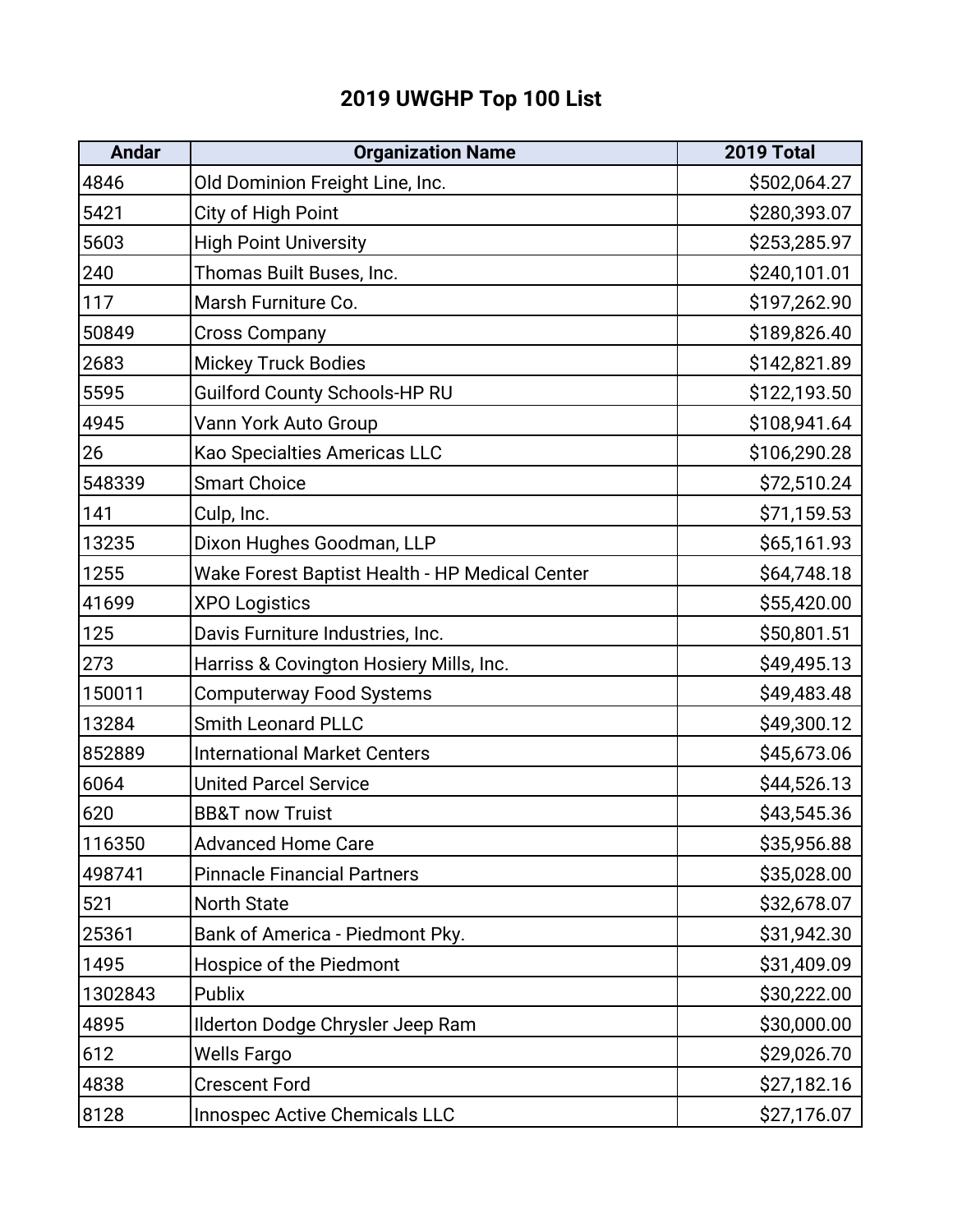| 741389 | <b>Harland Clarke</b>                          | \$25,942.35 |
|--------|------------------------------------------------|-------------|
| 789115 | <b>Blue Ridge Companies</b>                    | \$23,352.96 |
| 107169 | Harris Teeter Corp. RU                         | \$22,514.76 |
| 695619 | <b>Lincoln National</b>                        | \$19,873.13 |
| 5975   | City of Archdale                               | \$19,528.66 |
| 1230   | Pennybyrn                                      | \$18,342.52 |
| 539    | <b>Duke Energy Corporation</b>                 | \$17,317.14 |
| 2873   | Piedmont Chemical Industries, Inc.             | \$16,733.48 |
| 885    | Jones & Peacock, Inc.                          | \$16,440.00 |
| 13292  | Sharrard, McGee & Co. PA                       | \$16,438.00 |
| 3186   | D.S. Miller, Inc.                              | \$16,202.00 |
| 729    | <b>Wells Fargo Advisors</b>                    | \$15,600.00 |
| 651430 | <b>Marquis Seating</b>                         | \$14,757.50 |
| 3269   | Hubbell Industrial Controls, Inc.              | \$14,670.27 |
| 16055  | Mannington Wood and Laminate Floor             | \$14,623.70 |
| 748590 | <b>KI-High Point</b>                           | \$12,697.32 |
| 1511   | United Way of Greater High Point               | \$11,061.87 |
| 56606  | <b>SECC-UWNC</b>                               | \$10,923.00 |
| 1362   | Family Service of the Piedmont, Inc.           | \$10,861.98 |
| 4986   | NAPA - Genuine Parts Co.                       | \$10,557.54 |
| 98343  | Leggett & Platt RU                             | \$9,102.28  |
| 5439   | <b>High Point Housing Authority</b>            | \$8,814.24  |
| 398    | <b>High Point Enterprise</b>                   | \$8,691.75  |
| 570    | <b>First Citizens Bank &amp; Trust</b>         | \$7,289.60  |
| 17483  | <b>Trinity Furniture</b>                       | \$7,104.50  |
| 6684   | Town of Jamestown                              | \$6,706.96  |
| 500389 | Paychex                                        | \$6,321.06  |
| 1412   | YMCA of High Point Association                 | \$6,317.00  |
| 1354   | Alcohol & Drug Services of Guilford            | \$6,069.08  |
| 61622  | Aetna, Inc.                                    | \$5,074.96  |
| 54080  | Target Store #1079                             | \$4,936.88  |
| 1404   | <b>Girl Scouts Carolinas Peaks to Piedmont</b> | \$4,582.56  |
| 71167  | Boys & Girls Clubs of Greater High Point       | \$4,502.10  |
| 1388   | The Salvation Army of High Point               | \$4,497.58  |
| 356    | WGHP FOX 8                                     | \$4,482.16  |